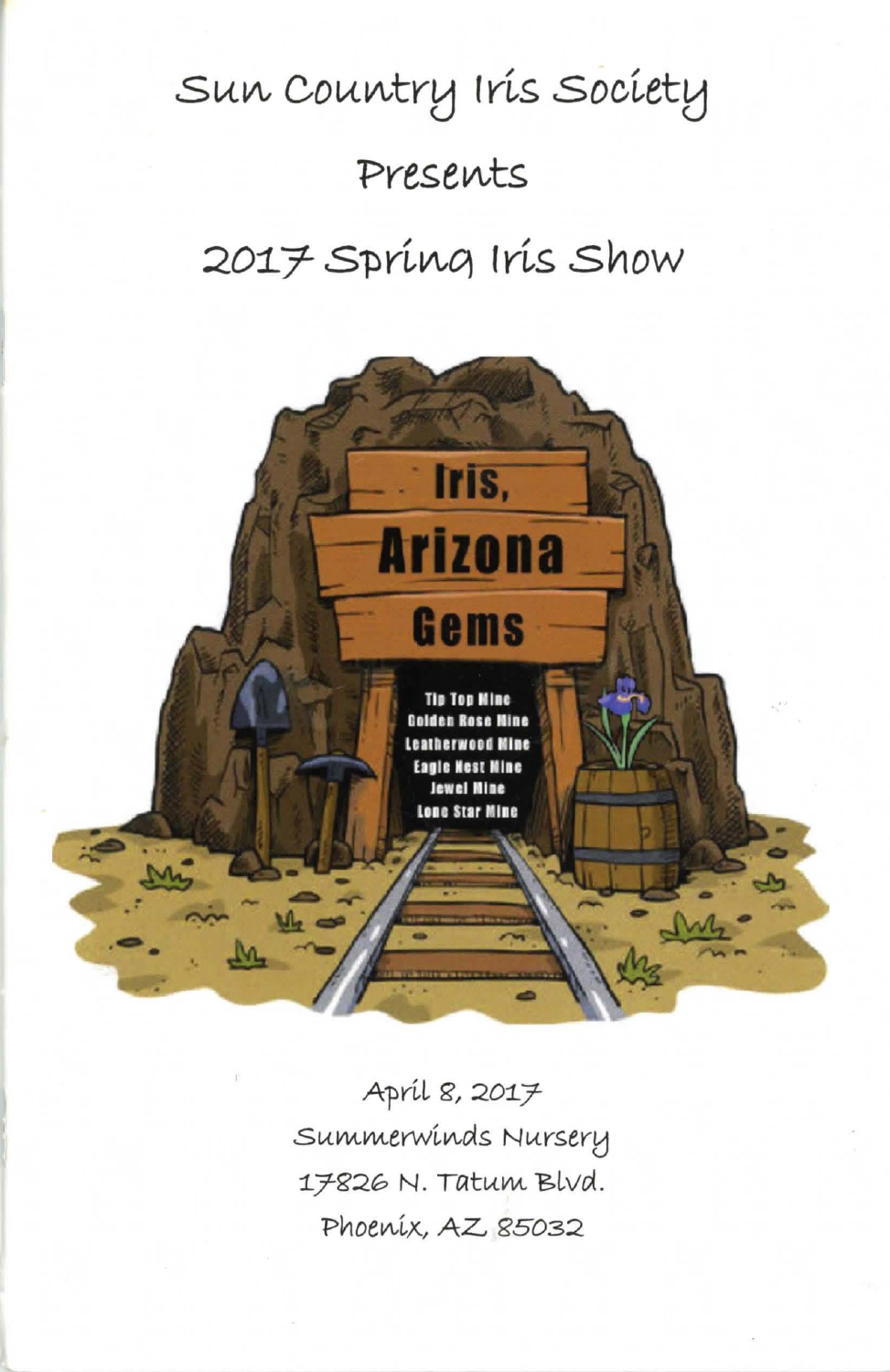#### SUN COUNTRY IRIS SOCIETY

# An affiliate of the American Iris Society

# **Welcome**

Welcome to Sun Country Iris Society's 46th Spring Iris Show! This year's theme is "Iris, Arizona Gems". Our horticulture, artistic divisions and collection entries will enlighten you to the many varieties and types of iris that thrive in our desert climate. We hope you will enjoy the artistic interpretations of our flower arrangements.

This competition is open to the public. We appreciate Summerwinds Nursery for the use of their facility and for all their hospitality and support. We are pleased to present this show to the patrons of Summewinds Nursery and to the general public for their enjoyment.

Kyria Peavy, 2017 Show Chairman

To learn more about Sun Country Iris Society, you are welcome to visit one of our monthly meetings. Our meetings are held the first Tuesday of the month, 7:00 p.m. at

> The Valley Garden Center 1809 North 15th Avenue Phoenix, AZ 85007

For more information please call Kyria Peavy at (480) 577-0991 or log on to www.suncountryiris.org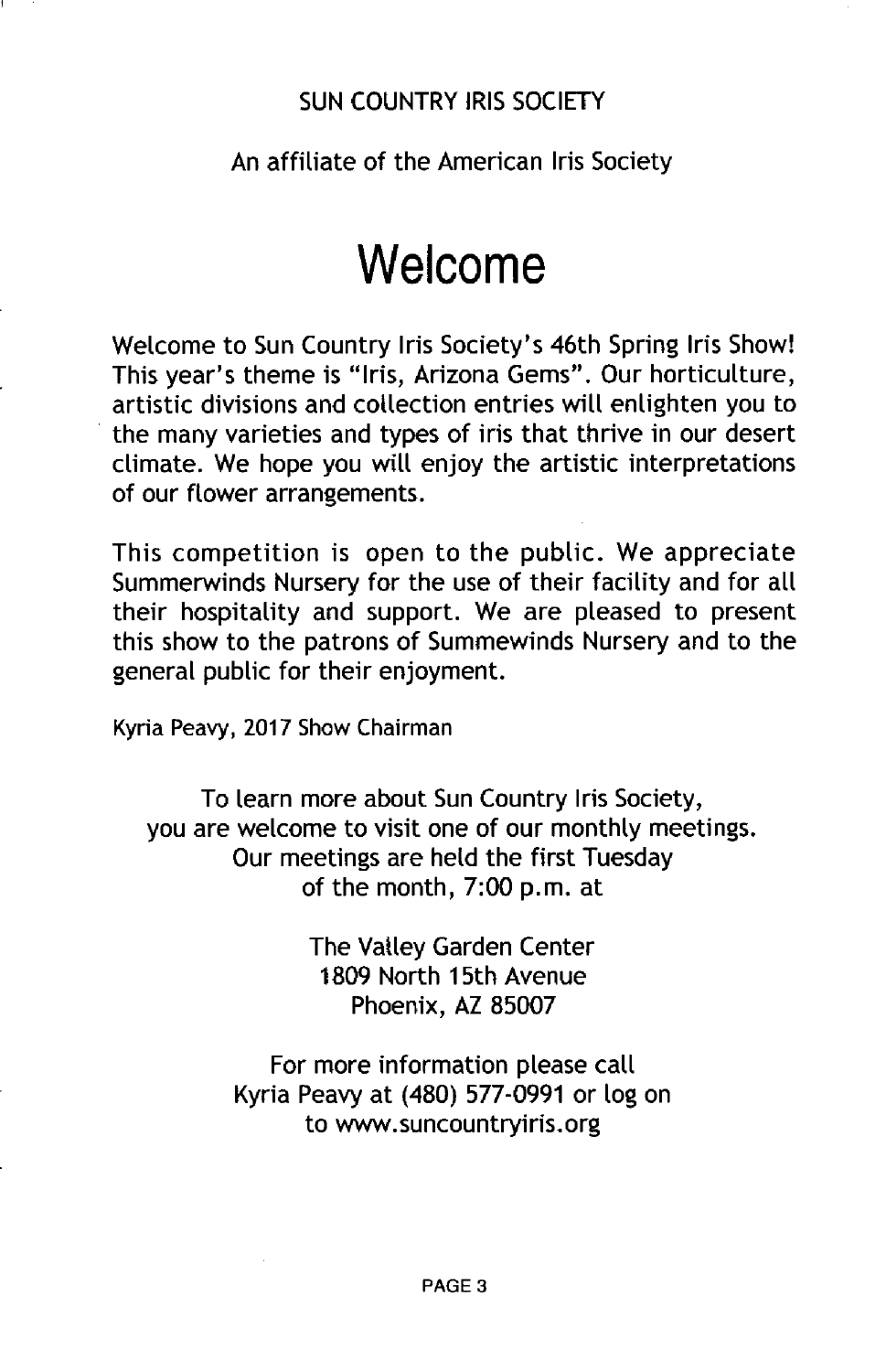## SUN COUNTRY IRIS **SOCIETY**

An affiliate of the American Iris Society

Presents Our 46th Annual Spring Iris Show

Iris, Arizona Gems

Summewinds Nursery 17826 W. N. Taturm Blvd. Phoenix, AZ 85032

April 8, 2017 Free Exhibit to the Public

Saturday, 11:00 a.m. to 2:00 p.m.

This is an American Iris Society sanctioned show, conducted according to AIS rules and regulations, and judged according to AIS rules. The show committee will endeavor to protect all exhibits but cannot be responsible for the loss or damage to the exhibitor's property.

 $\ddot{\phantom{a}}$ 

#### INDEX

| Commercial Display Division  Page 11 |  |
|--------------------------------------|--|
|                                      |  |
|                                      |  |
| Premium Award Contributors  Page 14  |  |
|                                      |  |
|                                      |  |

# SHOW COMMITTEE

Co-Chairman: Kyria Peavy Show Schedule: Jenine Cook Cover art: Nancy Evans, Jenine Cook Secretary/AIS Awards: Jenine Cook SCIS Awards: Jenine Cook Staging/Set-up/Properties: Kyria Peavy Classification: Show Committee Entry and Placement: Kyria Peavy Judges: Ardi Kary Clerks: Kyria Peavy Hospitality: Kyria Peavy Publicity: Show Committee Artistic Concepts: Nancy Evans/ Jenine Cook Potted Iris Sales: Fred Jaeggi Photographer: All members Website: Darol Jurn Clean-up: All Members

> The Sun Country Iris Society Show Awards Presentation Will be May 2, 2017 at 7:00 p.m. At the Valley Garden Center 1809 North 15th Avenue Phoenix, AZ 85007

# SUN COUNTRY OFFICERS - 2017

President: Kyria Peavy Vice President: Gary Miller Secretary: Jenine Cook Treasurer: Bob Buchwold Director: Nancy Evans Director: Ardi Kary Director: Vi Zepeda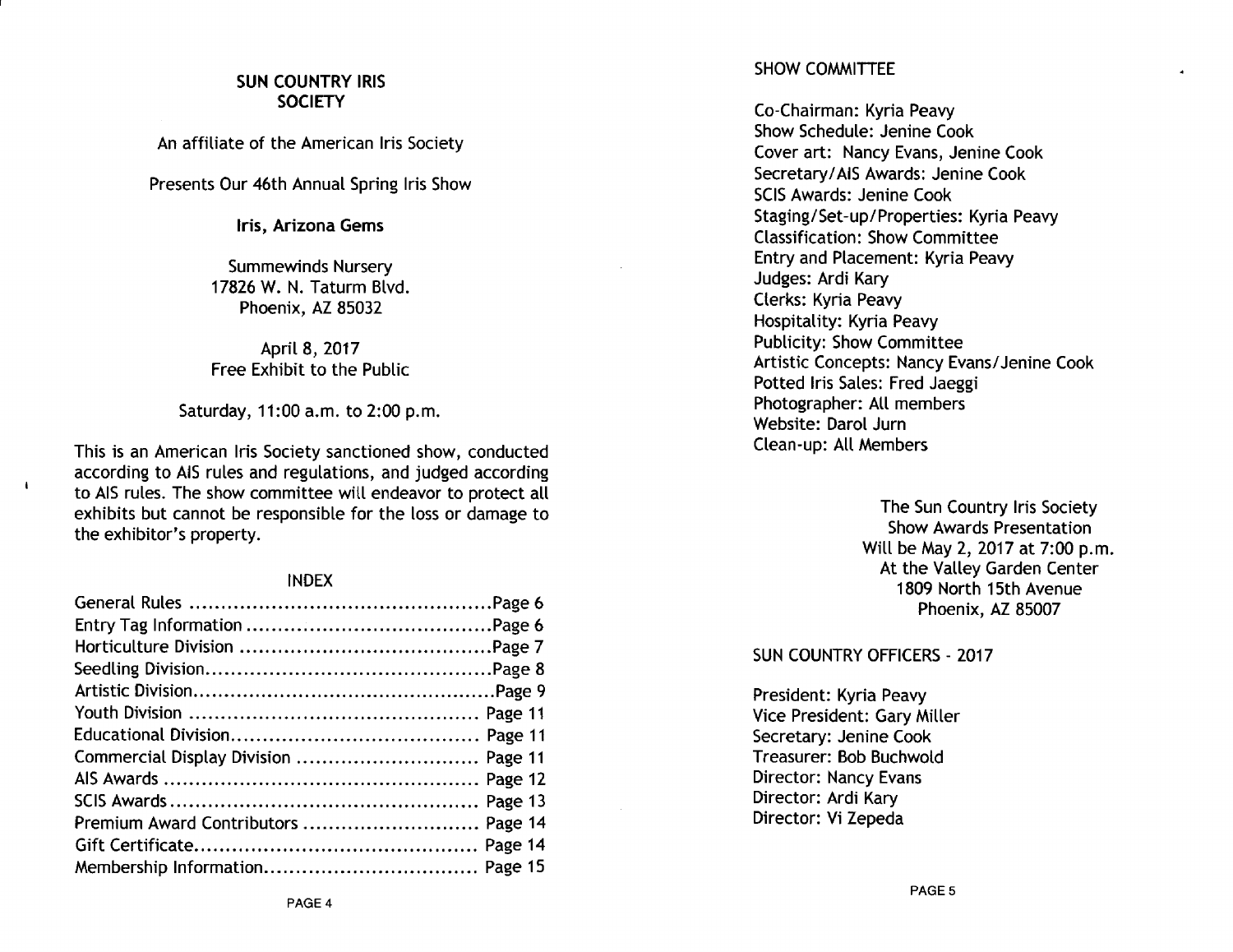# GENERAL SHOW RULES

General Rules apply to all divisions. For specific information pertaining to your entry, see Special Rules for that Division.

- 1. Exhibition privileges are open to all persons without charge.
- 2. Entries accepted 7:00 a.m. to 8:30 a.m., April 8. LATE ENTRIES ACCEPTED FOR DISPLAY ONLY.
- 3. Entries must be clearly, correctly, and completely identified and entered in the proper division, section and group/class; to be judged.
- 4. No judge or designated apprentice judge may judge in a section where the judge or a member of the judge's family has an entry.
- 5. Judging will begin at 9:00 a.m., April 8. Only judges, designated apprentices, show chairpersons, and clerks are permitted in the exhibition area during judging.
- 6. Judging will be done in accordance to AIS rules. Any award, either AIS or SCIS, may be withheld at the judges' discretion if no worthy specimen is available. Decisions of the judges are final.
- 7. Official AIS rules and regulations cannot be violated.
- 8. Exhibits and ribbons must remain on display until 2:00 p.m., April 8. All entries must be removed by 2:30 p.m. on that date.

AIS Entry Tags, Exhibitor Numbers and Forms will be available at the April 4th Sun Country Iris Society general meeting and at the show location from 7:00 a.m. to 8:30 a.m. on April 8.

Please print in blue or black ink only. Complete both portions of each tag, following the Show Schedule outline.

Group refers to horticultural entries.

Class refers to artistic entries.

Variety refers to the name of the iris or the title of an artistic entry.

Entry No. is the Exhibitor Number assigned by Show Secretary.

# DIVISION I - HORTICULTURE

While the Scale of Points varies for each section, all sections are scored 75 points for cultural perfection (flower and stalk) and 25 points for condition and grooming.

# SPECIAL RULES

- 1. Entries must have been grown and entered in person by the exhibitor.
- 2. Entries placed on the show bench will be judged as groomed by the exhibitor.
- 3. Exhibitors may enter only one stalk of any particular variety, but may enter as many varieties as desired. (Collections are excepted; see Section G.)
- 4. Display containers will be furnished by the Show Committee.
- 5. Single specimen entries will be placed in alphabetical order of variety name within sections/groups. Each variety (cultivar) is a separate class for judging.
- 6. Faded stalks may be groomed or removed by the Show Committee or the exhibitor anytime after the judging is completed.

Section A - TALL BEARDED

Section B - ARIL AND ARILBRED Group 1 - Aril Group 2 - Arilbred Group 3 - Aril-med

Section C - MEDIAN AND DWARF

Group 1 - Border Bearded Group 2 - Miniature Tall Bearded Group 3 - Intermediate Bearded Group 4 - Standard Dwarf Bearded Group 5 - Miniature Dwarf Bearded

Section D - BEARDLESS

 $\Delta$ 

Group 1 - Spuria Group 2 - Louisiana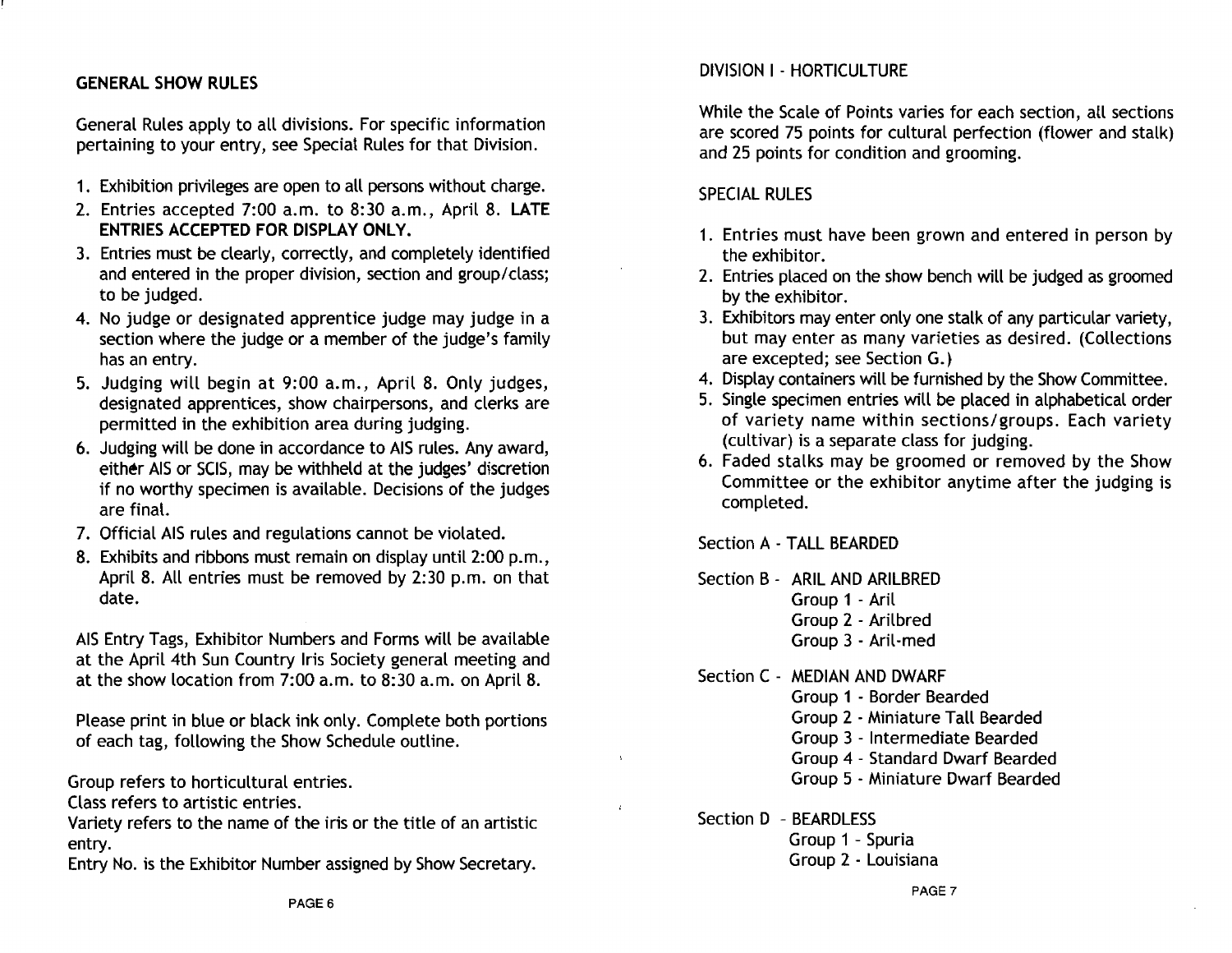Section E - HISTORIC IRISES (introduced prior to 1988)

Section F \* - MISCELLANEOUS: Any iris not listed above.

Section G - COLLECTIONS: Three (3) stalks. Exhibitors may enter more than one collection in each group, but each collection must be a different type; for example: Tall Bearded, Spuria, Louisiana.

> Group 1 - Same type, same variety Group 2 - Same type, 3 different varieties

Section H - SINGLE BLOOM (Single blossom classes may not have award ribbons counted for Silver and Bronze Medal/ Certificates and are not eligible for the "Best Specimen of Show" Award.)

\*Sections or groups for bulbous irises and collections are eligible to receive award ribbons, special section awards and section rosettes. Award ribbons are included in the tally for Silver and Bronze Medal/Certificates although these entries are not eligible for the "Best Specimen of Show" Award.

Section certificates are available for award to the winner of the most blue ribbons in each section of a show that has competition in more than one type of irises provided there are at least three exhibitors and at least five varieties (cultivars). Groups of various types of irises may be combined in order to qualify. For example, all beardless in an Apagon section, all medians in one section, etc. No awards for a tie of one ribbon.

DIVISION II - SEEDLINGS

Any type of iris not introduced into commerce. Must be entered

under seedling number or registered name and must be made in the name of the originator (hybridizer). To indicate type of seedling on the entry tag, use Section/Group as outlined in Division I.

# DIVISION **III** - ARTISTIC DESIGN

# SPECIAL RULES

 $\hat{a}$ 

- 1. Arrangements must be the work of the exhibitor, but the plant material need not have been grown by the exhibitor.
- 2. Exhibitors are limited to one entry in each class.
- 3. Iris must be used in all arrangements and must be the predominating feature. Iris of any type may be used, unless specified. Though not required, iris used may be identified on a separate card.
- 4. Dried or treated natural plant material is acceptable, but fresh material must predominate. No painted fresh material or artificial plant material is permitted.
- 5. Interpretive accessories may be used, but must be subordinate. Use is required only if specified.
- 6. Containers should be marked on the underside with owner's name and address.
- 7. Exhibitors are responsible for maintaining arrangements in fresh, groomed condition after judging is completed and for removing exhibits promptly at the close of the show.
- 8. The use of any part(s) of plants on the state conservation list, plants that are illegal in the State of Arizona, and plants that are poisonous is strictly prohibited. When in doubt, leave it out.

The show committee will endeavor to protect all exhibits but cannot be responsible for the loss or damage to the exhibitor's property.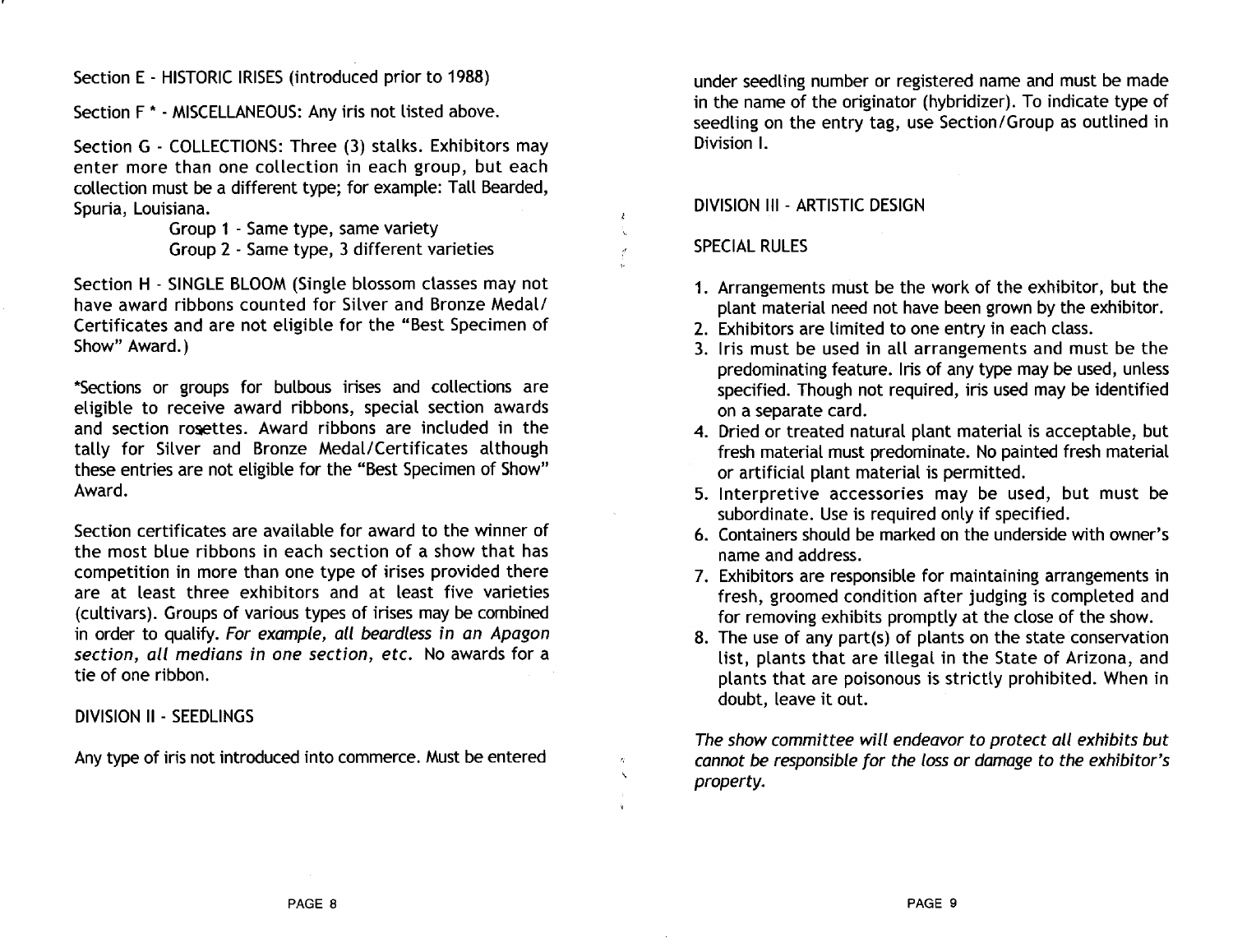## THEME: Iris, Arizona Gems

Just as one looks forward to a bloom season, we look forward to our iris show each spring. This year our artistic division features an array of irises interpreting "Iris, Arizona Gems".

The mining industry has a rich history in Arizona. The varied ores and gems mined in Arizona bring to mind many characteristics that can be a ssociated with iris color, form and patterns.

## Section A - Open to All

- Class 1 TipTop Mine, a silver mine in Yavapai County. The top of these arragements will be at least 30" above the display table.
- Class 2 Golden Rose Mine, a gold, lead and copper mine in Santa Cruz County. These arrangements will use color as an interpretive display of this mine.
- Class 3 Leatherwood Mine Group is located in Pima County and was started by Tucson Mayor Robert Underwood. It mined gold, copper and silver. These arrangements should include leather and/or wood.
- Class 4 Eagle Nest Mine a copper and gold mine in LaPaz County. These arrangements make use of nest or nesting materials for the container.
- Class 5 Jewel Mine is found in LaPaz County. These arrangements are a free interpretation using the iris that is the jewel of your garden.
- Section B Sun Country Iris Society members only. For novices (no first place ribbons won in previous shows).
	- Class 1 Lone Star Mine is a copper mine in Graham County. This arrangement uses a single iris stalk as the predominant feature with fresh foliage. Interpretive accessories may be used.

# DIVISION IV - YOUTH ENTRIES

ALL GENERAL AND SPECIAL RULES APPLY. Youth is defined as 18 years of age or younger.

Section A - HORTICULTURE

 $\mathbf{A}$ 

 $\mathbf{r}$ 

Class 1 - TALL BEARDED

Class 2 - ANY OTHER IRIS

Section B - ARTISTIC DESIGN

- Class 1 Cone Mine An arrangement with a conical feature.
- Class 2 Top Notch An arrangement with iris as the tallest feature, at the "Top".

# DIVISION V - EDUCATION

All exhibits must be related to irises, iris culture or hybridizing. Horticultural materials, if used, need not have been grown by the exhibitor.

The AIS Bronze Medal Certificate may be awarded to the exhibitor of an educational exhibit found to be of outstanding merit by the judges of the show.

DIVISION VI - COMMERCIAL DISPLAYS

Commercial displays are welcome. Due to limitations, only one table per commercial exhibitor can be provided. Sun Country Iris Society Show Committee will determine if an exhibitor is to be given commercial status. Displays are not judged, however, commercial displays will be recognized by an AIS Bronze Medal Certificate.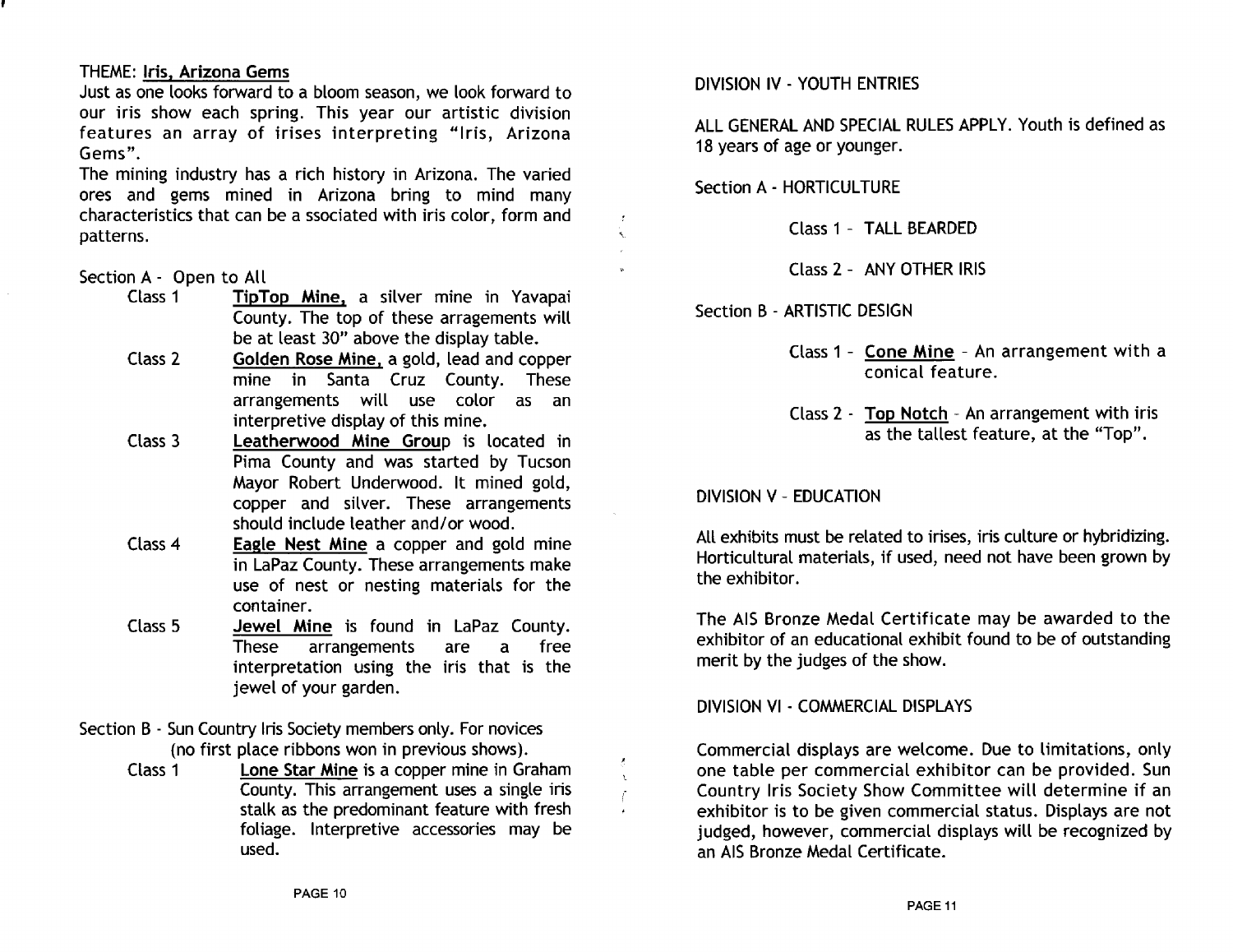# AMERICAN IRIS SOCIETY EXHIBITION AWARDS

AIS RIBBONS for first, second, third place, and honorable mention will be awarded in each cultivar/class as merited.

AIS ROSETTES and certificates here available will be awarded for:

Horticulture Division:

Best Specimen in each Section (Rosette) Section Sweepstakes (Certificate) Best Specimen of Show (Rosette & Certificate) Sweepstakes (Rosette, Certificate & Medal) Sweepstakes Runner-Up (Certificate & Medal)

Seedling Division:

Best Seedling of Show (Rosette & Exhibition Cert.)

Artistic Division:

Best Design of Show (Rosette &: Certificate) Artistic Sweepstakes (Rosette &: Certificate)

Youth Division:

Best Specimen of Show (Rosette & Certificate) Horticultural Sweepstakes (Rosette, Cert. &: Medal Horticultural Sweepstateks Runner-Up (Cert. &: Medal) Best Design of Show (Rosette &: Certificate) Artistic Sweepstakes

The AIS SILVER MEDAL and certificate will be awarded to the winner of the most first place ribbons in the Horticulture and Youth Divisions.

The AIS BRONZE MEDAL and certificate will be awarded to the winner of the second most first place ribbons in the Horticulture and Youth Divisions.

AIS SECTION CERTIFICATES will be awarded to the winner of the. most first place ribbons in each Horticulture Section, and Rosettes will be awarded to the best specifmen in each culture section, provided there are three exhibitors and five varieties (cultivars).

AIS EXHIBITION CERTIFICATE is automatically awarded by the panel of judges for the Best Seedling of Show. An EC will also be awarded to any seedling receiving five or more votes from accredited AIS judges attending the show.

In the event of a tie for Sweepstakes for either Medal or Section Certificates; second place, then third place, then honorable mention ribbons will be counted. Rosettes are not considered in the case of a tie.

SUN COUNTRY IRIS SOCIETY AWARDS

Sun Country Iris Society will present AWARDS to exhibitors for:

Horticulture Division: Best Tall Bearded Best Aril/Arilbred Best Median / Dwarf Best Spuria - In Memory of Betty Wickenkamp Best Louisiana Best Siberian Best Bulbous Best Miscellaneous Best Collection Best Specimen of Show Sweepstakes Sweepstakes Runner-up

Perpetual Plaques (Specialty Awards)

Best Bicolor Tall Bearded - Donated by Ardi Kary Best Black Tall Bearded - In Memory of Gloria Beatty Best Plicata Tall Bearded - Donated by Joyce Poling Best Red Tall Bearded - Donated by Jack Weber Best Single Bloom Tall Bearded -

Donated by Hall Bradshaw Best Space Age Tall Bearded - Donated by Avery Poling Best White Tall Bearded - Donated by Patrick Orr Best Louisiana - Donated by Bill Maynard Best Spuria - Donated by Jeannie Comeaux